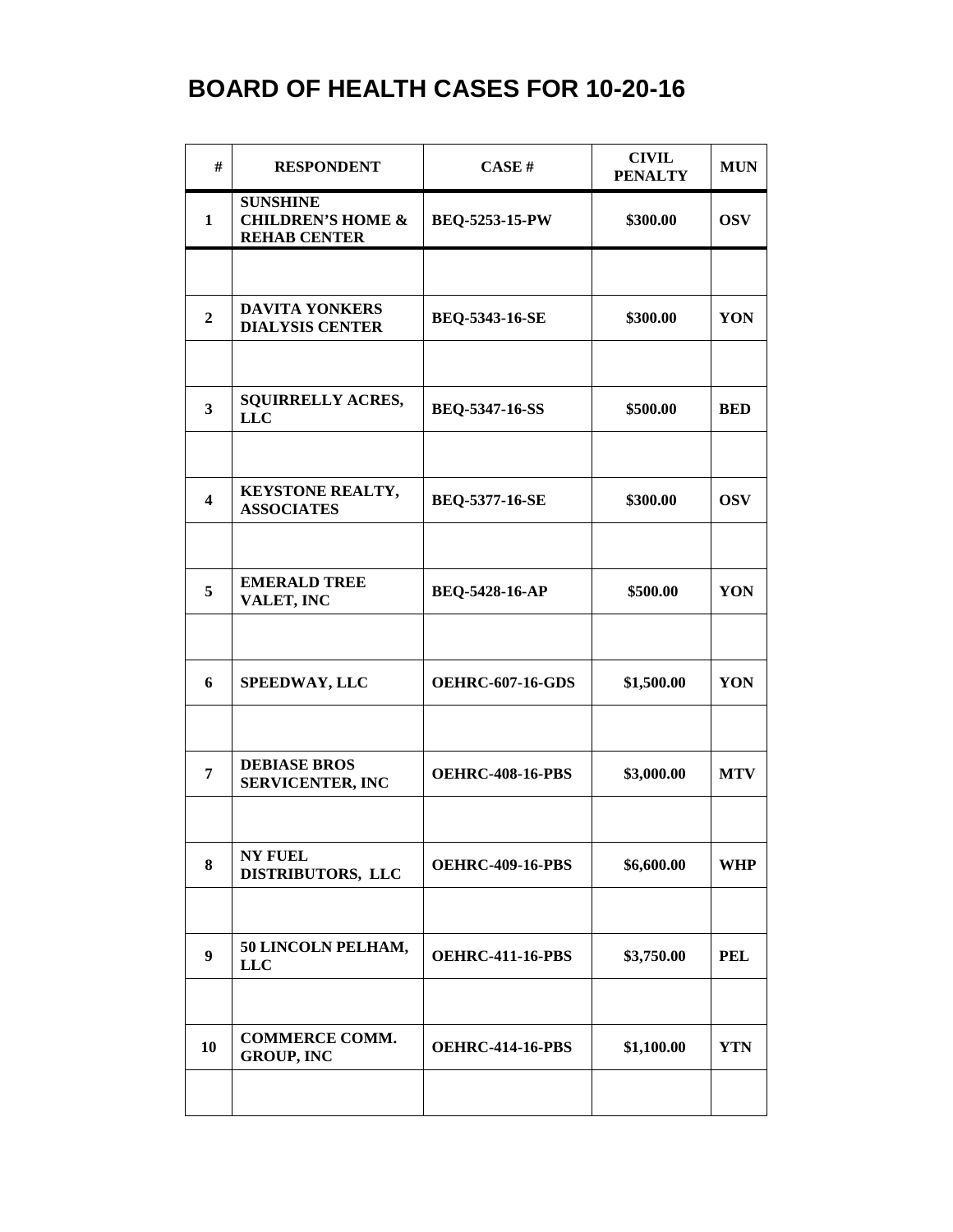| #  | <b>RESPONDENT</b>                                               | CASE#                    | <b>CIVIL</b><br><b>PENALTY</b> | <b>MUN</b> |
|----|-----------------------------------------------------------------|--------------------------|--------------------------------|------------|
| 11 | <b>SPEEDWAY, LLC</b>                                            | <b>OEHRC-605-16-PBS</b>  | \$5,750.00                     | <b>SCD</b> |
|    |                                                                 |                          |                                |            |
| 12 | <b>SPEEDWAY, LLC</b>                                            | <b>OEHRC-607-16-PBS</b>  | \$5,000.00                     | <b>BED</b> |
|    |                                                                 |                          |                                |            |
| 13 | <b>APACHE OIL</b><br><b>COMPANY</b>                             | <b>OEHRC-901-16-PBS</b>  | \$2,500.00                     | <b>BED</b> |
|    |                                                                 |                          |                                |            |
| 14 | <b>SAINT TERESA OF</b><br><b>AVILA PARISH</b>                   | <b>OEHRC-1410-16-PBS</b> | \$6,000.00                     | <b>SLH</b> |
|    |                                                                 |                          |                                |            |
| 15 | <b>37 HAMILTON PLACE</b><br><b>OWNERS, CORP</b>                 | <b>OEHRC-1411-16-PBS</b> | \$600.00                       | <b>TTN</b> |
|    |                                                                 |                          |                                |            |
| 16 | <b>MARYKNOLL SISTERS</b><br>OF ST. DOMINIC                      | <b>OEHRC-1506-16-PBS</b> | \$3,000.00                     | <b>OSV</b> |
|    |                                                                 |                          |                                |            |
| 17 | <b>SOFRITO</b>                                                  | <b>OEHRC-1309-16-SP</b>  | \$2,000.00                     | <b>WHP</b> |
|    |                                                                 |                          |                                |            |
| 18 | <b>RYE YMCA/</b><br><b>ADVENTURE CAMP</b>                       | PHP-6398-16-DC           | \$600.00                       | <b>RYE</b> |
|    |                                                                 |                          |                                |            |
| 19 | <b>ARMONK TENNIS</b><br><b>CLUB/FUTURE STARS</b><br><b>CAMP</b> | PHP-6507-16-DC           | \$400.00                       | <b>NEC</b> |
|    |                                                                 |                          |                                |            |
| 20 | <b>AUFSD/REC. DAY</b><br><b>CAMP</b>                            | PHP-6553-16-DC           | \$300.00                       | <b>ARD</b> |
|    |                                                                 |                          |                                |            |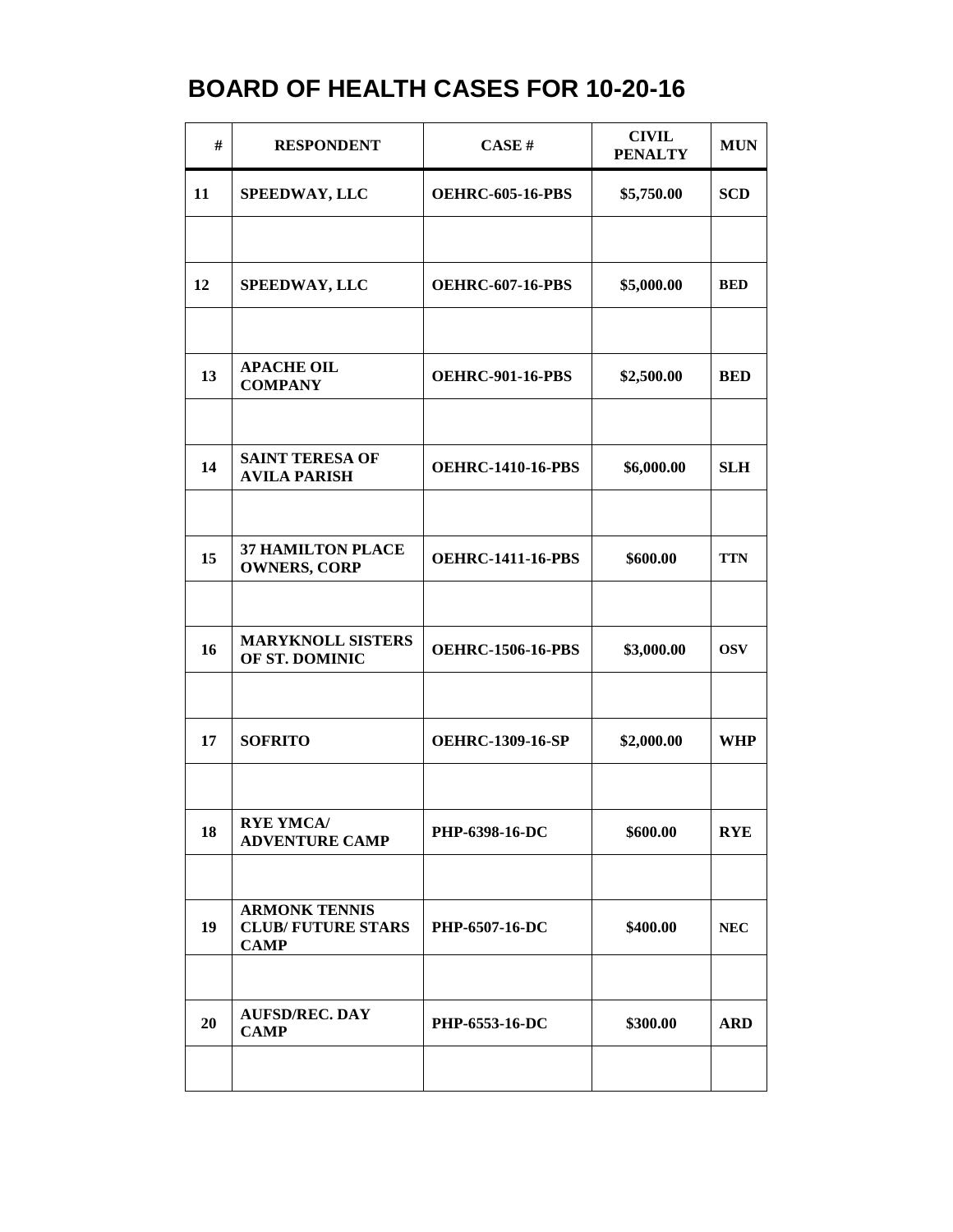| #  | <b>RESPONDENT</b>                                              | CASE#                  | <b>CIVIL</b><br><b>PENALTY</b> | <b>MUN</b> |
|----|----------------------------------------------------------------|------------------------|--------------------------------|------------|
| 21 | <b>CLUBFIT BRIARCLIFF</b><br><b>INCORPORATED</b>               | PHP-6554-16-DC         | \$400.00                       | <b>BRM</b> |
|    |                                                                |                        |                                |            |
| 22 | <b>VILLAGE OF</b><br><b>SCARSDALE/ CAMP</b><br><b>PATHUNKE</b> | <b>PHP-6592-16-DC</b>  | \$300.00                       | <b>SCD</b> |
|    |                                                                |                        |                                |            |
| 23 | PORTCHESTER PAPA<br>JOHN'S, INC/PAPA<br><b>JOHN'S</b>          | PHP-6220-16-FSE        | \$1,300.00                     | <b>POC</b> |
|    |                                                                |                        |                                |            |
| 24 | <b>AMBADI REST, CORP/</b><br><b>AMBADI REST.</b>               | PHP-6318-16-FSE        | \$1,900.00                     | <b>WHP</b> |
|    |                                                                |                        |                                |            |
| 25 | <b>BRUCE. C LIMITED</b><br>PARTNERSHIP/<br><b>MCDONALD'S</b>   | <b>PHP-6340-16-FSE</b> | \$1,400.00                     | <b>MMV</b> |
|    |                                                                |                        |                                |            |
| 26 | <b>MOUNT VERNON</b><br>CHICKEN, LLC/<br><b>POPEYE'S #11738</b> | PHP-6361-16-FSE        | \$300.00                       | <b>MTV</b> |
|    |                                                                |                        |                                |            |
| 27 | 156 MOUNT VERNON,<br><b>INC/UFC</b>                            | PHP-6362-16-FSE        | \$4,000.00                     | <b>MTV</b> |
|    |                                                                |                        |                                |            |
| 28 | EMITY, CORP/<br><b>ACUARIO</b><br><b>RESTAURANT</b>            | <b>PHP-6373-16-FSE</b> | \$3,200.00                     | <b>POC</b> |
|    |                                                                |                        |                                |            |
| 29 | <b>JP BRONXVILLE, INC/</b><br><b>HAIKU BISTRO</b>              | <b>PHP-6390-16-FSE</b> | \$800.00                       | <b>BRX</b> |
|    |                                                                |                        |                                |            |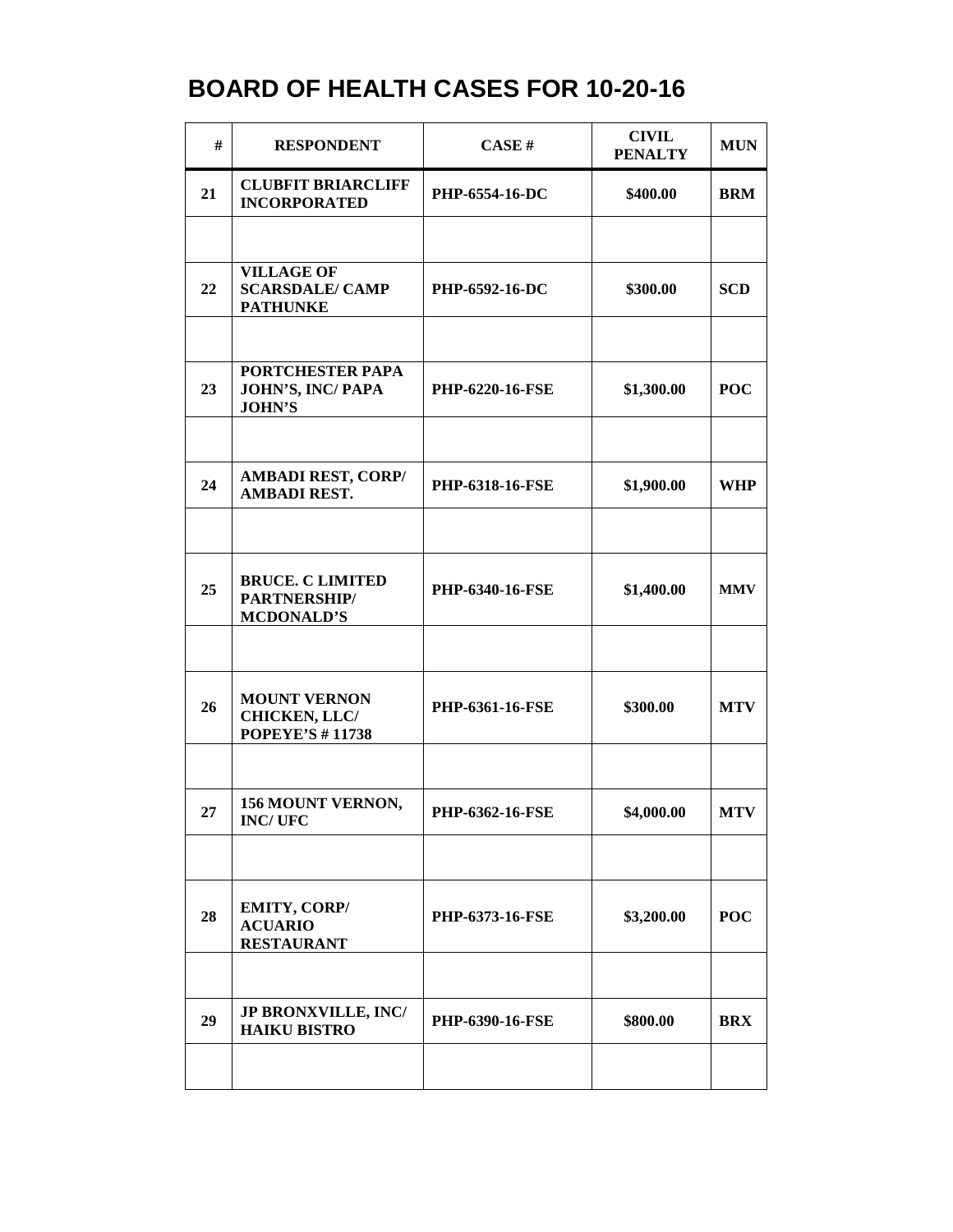| #  | <b>RESPONDENT</b>                                                      | CASE#                  | <b>CIVIL</b><br><b>PENALTY</b> | <b>MUN</b> |
|----|------------------------------------------------------------------------|------------------------|--------------------------------|------------|
| 30 | <b>BRONX MOON, LLC/</b><br><b>BLUE MOON</b><br><b>MEXICAN CAFÉ</b>     | <b>PHP-6391-16-FSE</b> | \$1,750.00                     | <b>BRX</b> |
|    |                                                                        |                        |                                |            |
| 31 | <b>TACOS MEXICANOS</b><br><b>REST, CORP/TACO</b><br><b>MIX YONKERS</b> | <b>PHP-6453-16-FSE</b> | \$1,600.00                     | YON        |
|    |                                                                        |                        |                                |            |
| 32 | TACO PROJECT, INC/<br><b>THE TACO PROJECT</b>                          | <b>PHP-6521-16-FSE</b> | \$2,400.00                     | <b>TTN</b> |
|    |                                                                        |                        |                                |            |
| 33 | <b>TARRY TASCA, LLC/</b><br><b>TARRY TAVERN</b>                        | PHP-6526-16-FSE        | \$1,200.00                     | <b>TTN</b> |
|    |                                                                        |                        |                                |            |
| 34 | <b>IMPERIAL OWNERS,</b><br><b>CORP/WADING POOL</b>                     | PHP-5749-16-SPI        | \$100.00                       | <b>POC</b> |
|    |                                                                        |                        |                                |            |
| 35 | <b>IMPERIAL OWNERS,</b><br><b>CORP/MAIN POOL</b>                       | PHP-5750-16-SPO        | \$500.00                       | <b>POC</b> |
|    |                                                                        |                        |                                |            |
| 36 | <b>GUARD HILL MANOR</b><br>CONDO, ASSOC/POOL                           | PHP-6275-16-SPO        | \$4,900.00                     | <b>MTK</b> |
|    |                                                                        |                        |                                |            |
| 37 | <b>ROCKY LEDGE</b><br>SWIMMING, ASSOC/<br><b>MAIN POOL</b>             | PHP-6535-16-SPO        | \$600.00                       | WHP        |
|    |                                                                        |                        |                                |            |
| 38 | <b>ROCKY LEDGE</b><br>SWIMMING, ASSOC/<br><b>WADING POOL</b>           | PHP-6536-16-SPO        | \$600.00                       | <b>WHP</b> |
|    |                                                                        |                        |                                |            |